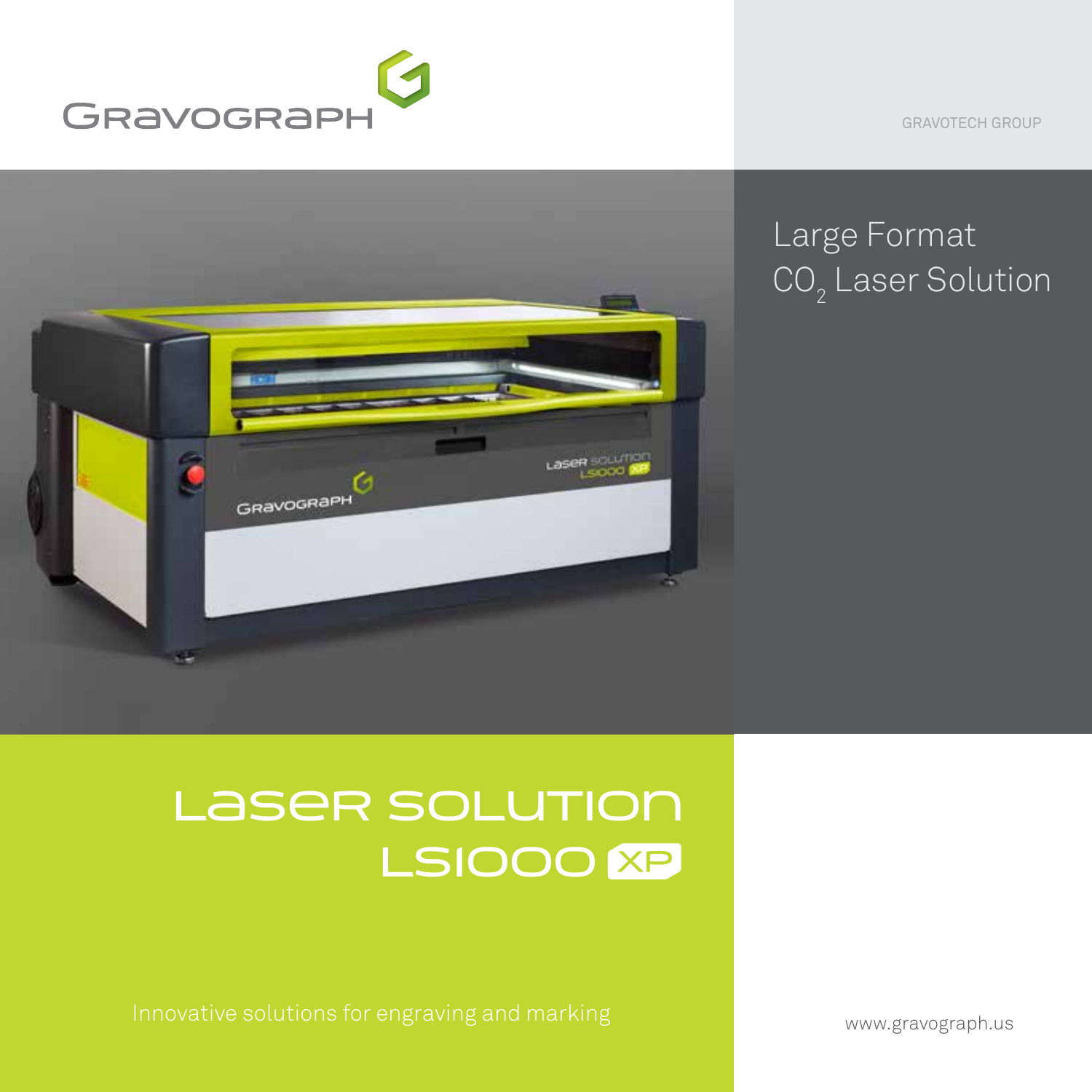## LSIOOO XP

#### INNOVATIVE

Gravograph lasers from Gravotech are available with a host of unique and innovative features.

Our largest laser yet, the LS1000XP can accommodate bulky & oversized items like never before. Ranging from 60 - 150 watts, the LS1000XP offers precision cutting and engraving for large scale production.

### PRODUCTIVITY - POWER - CAPABILITY



#### **VERSATILE**

The **LS1000XP** is a true all around machine. The large **48" x 24" marking area** and **unlimited X & Y pass through** creates a functional and adaptable environment. With the standard addition of the flat works and finned cutting table, you can **multitask jobs** in your laser and decrease your production time.

#### EXCEPTIONAL SOFTWARE

**LaserStyle™** Graphic software makes job creation easier and faster than ever. It allows engraving parameters to be saved with the job, and its advanced functions provide access to **expanded capabilities** within a few mouse clicks (barcodes, DataMatrix™, photo processing, matrix layout, rubber stamp wizard, vectorization and more). **Open source driver** is provided for  $3<sup>rd</sup>$  party graphic design software programs.

Upgrade your laser solution to **GravoStyleTM** and unlock your laser's full engraving potential.

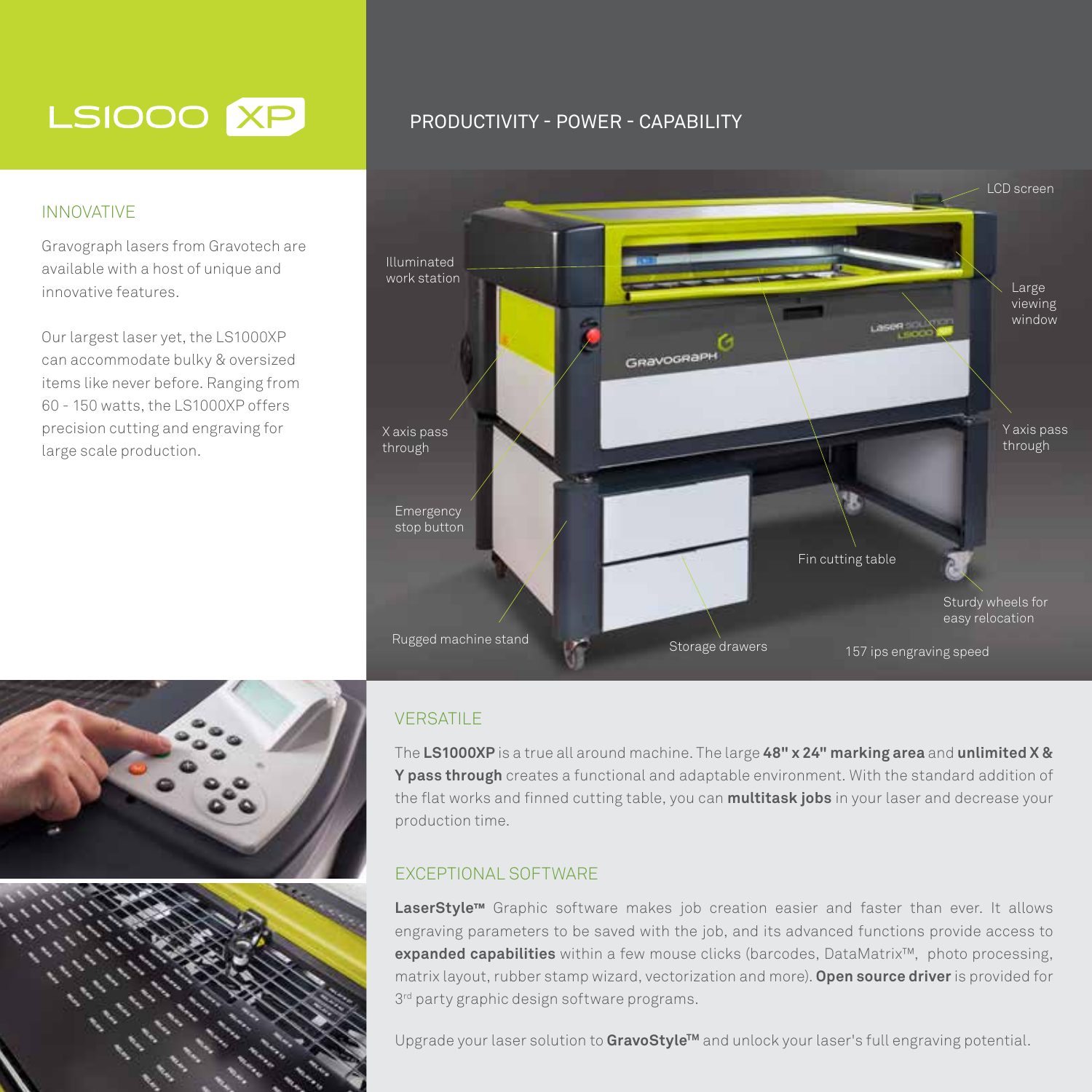### TECHNICAL SPECIFICATIONS ADDITIONAL ACCESSORIES

#### **CHARACTERISTICS**

- CO<sub>2</sub> Laser Source
- Machine Dimensions: 65.4 x 45.7 x 31.5 inches (1660 x 1160 x800 mm)
- Product Weight: 485 lbs (220 kg)
- Shipping Weight: 617 lbs (280kg)
- Engraving Area: 48 x 24 inches (1219 x 609 mm)
- Z Clearance: 11.8 inches (300 mm)
- Max. Speed: 157 inches/second (3.9meters/second)
- Wattage Range:
- 60, 80 W air cooled
- 100, 150 W water cooled

#### STANDARD FEATURES

- Fin cutting table
- Collection tray
- Machine stand w/ storage trays
- Print & cut registration
- Air assist
- Emergency stop button
- Integrated safety shut-off
- Auto Z reference
- Red laser pointer
- Point & shoot job registration
- LaserStyleTM graphic software

- Full range of lenses
- Cylinder attachment
- Pin cutting table
- Fume exhaust and filtration units
- Pressurized nose cones for heavy cutting applications.
- GravoStyle™ software



Do not use to process PVC based material. Never leave the machine operating unattended..

#### PERFORMANCE

The LS1000XP performs like no other machine. With its outstanding speeds of **157 ips** and marking area of 48"  $\times$  24" this laser out performs the rest. The LaserStyle<sup>™</sup> software solution allows **cutting precisely printed shapes** with no added expense of an optical recognition device. **Cut printed media in four steps** with the standard Print & Cut media registration. See the Print & Cut leaflet for more information.

#### ERGONOMICS AND DESIGN

The **front loading door and access drawers** make moving bulky and large items easy. The machine stand raises the LS1000XP to a **comfortable working level**. The collection tray cradles cut pieces making clean up a breeze. The LS1000 XP also offers **IQ+** or "Intelligent Quotient". The IQ+ at Gravotech was specifically designed for Gravograph machines. Offering **streamlined electronics**, **new-generation firmware** and **enhanced communication** between the engraver and user.